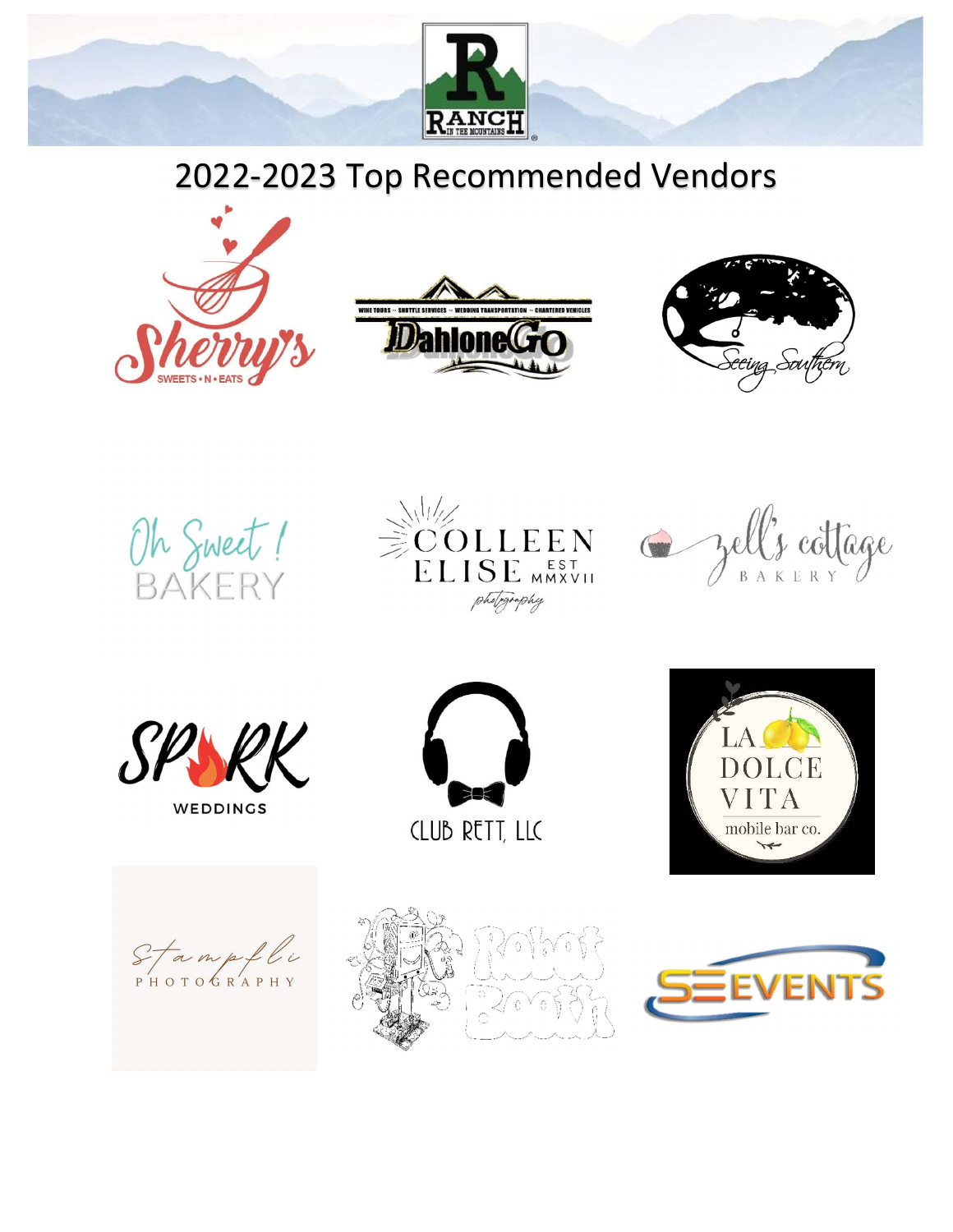

# Top Recommended Vendors

| <b>Bakers</b>                           | DJs                                     | Stampfli Photography             |
|-----------------------------------------|-----------------------------------------|----------------------------------|
| Zell's Cottage Bakery                   | Club Rett                               | www.stampfliphotography.com      |
| Gainesville, GA                         | Rett Webb                               | hello@stampfliphotography.com    |
| www.ZellsCottageBakery.com              | 678-617-6703                            | 678-617-2056                     |
| info@zellscottagebakery.com             | www.ClubRett.com                        |                                  |
| 470-729-CAKE (2253)                     |                                         | <b>Colleen Elise Photography</b> |
| www.instagram.com/zellscottageba        | <b>SE Events</b>                        | colleenelisephotography.com      |
| kery<br>www.facebook.com/zellscottageba | www.spectrum-ent.com                    | colleenelisephoto@gmail.com      |
| kery                                    | lguzzo@spectrum-ent.com                 | 4707673506                       |
|                                         | 770-441-9806                            |                                  |
| Sherry's Sweets & Eats                  |                                         | Photobooth                       |
| (678)769-5871                           | Photographers                           | Robot Booth                      |
| https://www.facebook.com/               | Seeing Southern Photography             | Hello@RobotBooth.com             |
| Sherrys.Sweets.nEats/                   | www.seeingsouthernphotograp             | 770-876-9248                     |
|                                         | hy.com                                  | www.RobotBooth.com               |
| Oh Sweet Bakery                         | seeingsouthernphotography@g<br>mail.com |                                  |
| ohsweetbakery.com                       | 770-356-1358                            | Transportation                   |
| ohsweetbakeryga@gmail.com               |                                         | Dahlonego                        |
| 678-978-3040                            | <b>Spark Weddings</b>                   | www.dahlonego.com                |
|                                         | www.sparkweddings.com                   | go@dahlonego.com                 |
| <b>Bartenders</b>                       | Megan@sparkweddings.com                 | 706-864-5718                     |
| La Dolce Vita Mobile Bar                | 678-267-2618                            |                                  |
| www.ladolcevitamobilebar.com            |                                         |                                  |
| ladolcevitamobilebar@gmail.com          |                                         |                                  |

305-785-6588 / 706-372-2457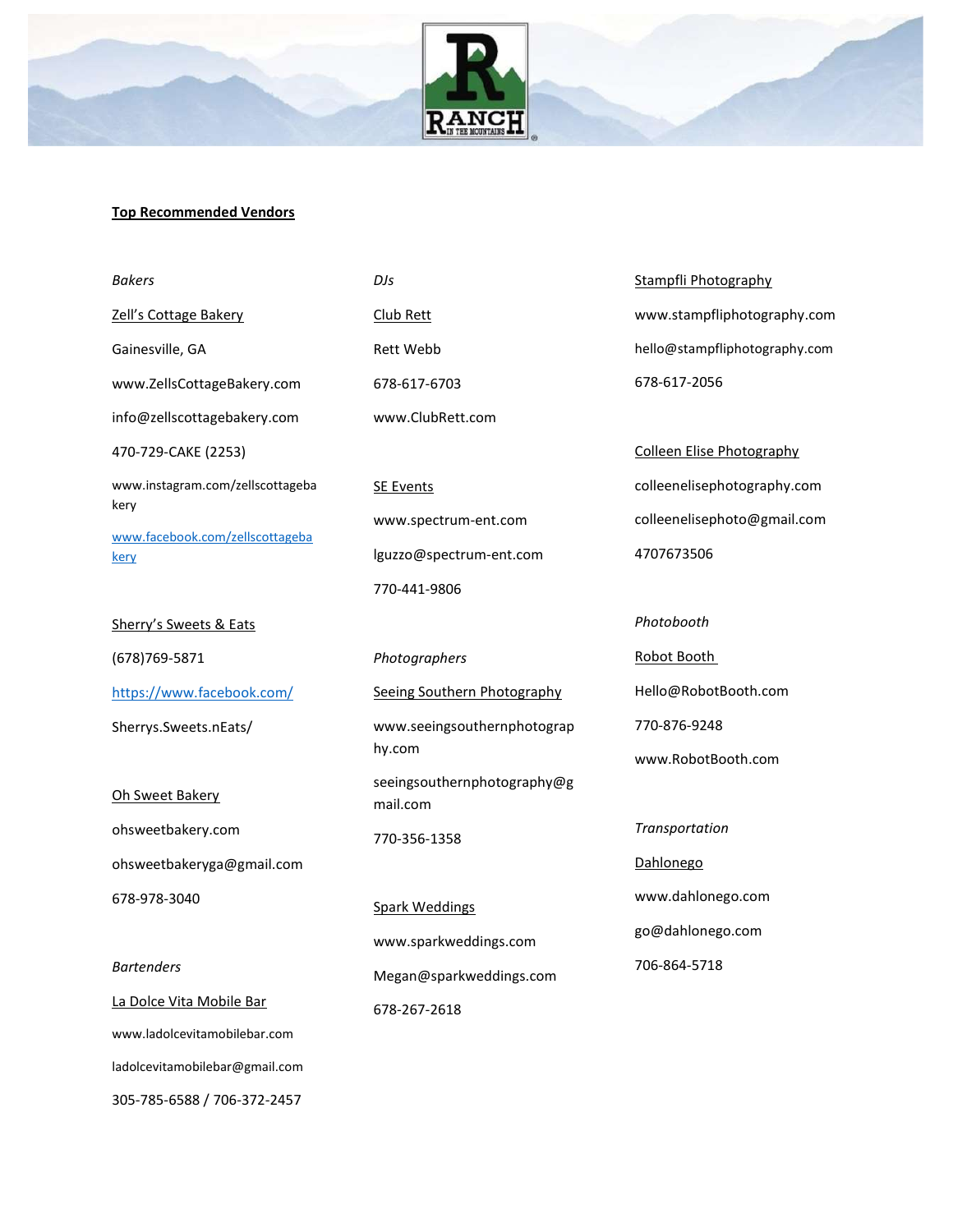



#### BANDS & INSRUMENTAL

Sam Hill Entertainment www.samhillbands.com/ 404-496-5735

Emerald Empire Band www.emeraldempireband.com info@emeraldempireband.com 904- 629-6219

Atlanta Wedding Band www.atlantaweddingband.com booking@atlantaweddingband. com

404-272-0337

Harpist for the King www.harpistfortheking.com/ HarpistForTheKing@windstrea m.net

404-405-3122

Catherine Rogers- Harpist

www.thebash.com/harp/catheri ne-rogers

BARTENDING

The Lucky Shot - Bennett 678-943-6014 theluckyshotbar@gmail.com www.facebook.com/luckyshotb

CAKE

artending/

Cake Envy 678-456-8806 info@cakeenvyonline.com www.cakeenvyonline.com/

Sugartopia 706-968-7777 wendy@sugartopiasweets.com www.sugartopiasweets.com/

Bohemian Bakery 678-315-4944 pavla@bohemianbakery.com www.bohemianbakery.com

CATERING Tastefully Southern - Dina 770-289-4060 tastefullysouthern@gmail.com Honeybrook Catering 706-200-6089 honeybrook.catering@gmail.co m www.honeybrook.cc/

#### General Food Truck List

www.roaminghunger.com/food -trucks/atlanta-ga

DÉCOR & RENTALS Milieu Decor 678-264-6454 www.milieudecor.com/

Party Time Rentals: www.partytimerents.com jasperrental@yahoo.com (706) 253-9777

Southern Sassy Drapery southernsassydrapery.com 706-708-6286

I Do Pews Rental www.idopewsrental.com 706-878-6922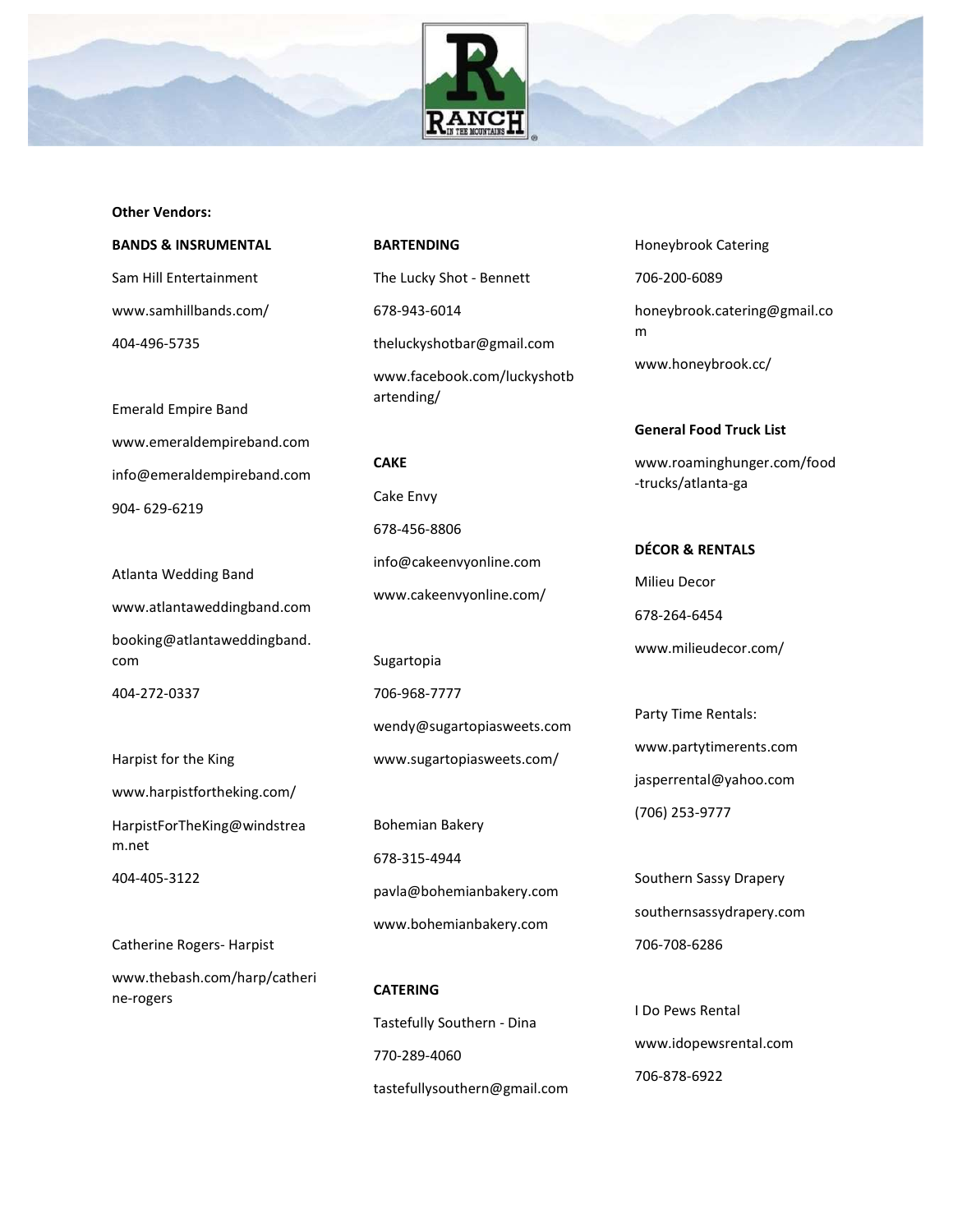

T3 Event Rentals 770-887-6142 t3eventrentals.com Info@T3EventRentals.com

Crush Event Design: 678-341-9165 info@crusheventdesign.com www.crusheventdesign.com

DJ

Brickhouse DJ- Clay Christy 706-878-6786 clay@brickhousedjs.com

DJ Cuttlefish 770-876-9248 https://djcuttlefish.com/

#### FLORAL

Stylish Stems

912-483-9909

sales@stylishstems.com https://www.stylishstems.com/ Bantam & Bloom 770-475-4515 bantamandbloom.com

HAIR AND MAKEUP Bombshell Creations 706-716-1907 jerisfarmer@yahoo.com bombshellcreations.com/

Formal Faces 770-682-7626 jennifer@formalfaces.com formalfaces.com/

Structure Studio

706-867-6320

stucturehs@gmail.com

www.structurehairstudio.com/c ontact

J. Thomas Salon & Spa 706-216-4247 info@jthomassalonandspa.com www.jthomassalonandspa.com/ Jolie Day Spa 706-864-2772 nicole@jolie-dayspa.com www.jolie-dayspa.com/

ONLINE STATIONARY: Shutterfly.com VistaPrint.com Etsy.com Minted.com

## PHOTOGRAPHY

Untamed Love Stories www.untamedlovestories.com

Viki Sears Photography www.vikisearsphotography.com vikijeansears@gmail.com

Ally Haley Photography allyhaleyphotography.com/ allypru@gmail.com

Cleveland Florist

706-348-1297

http://clevelandflorist.net/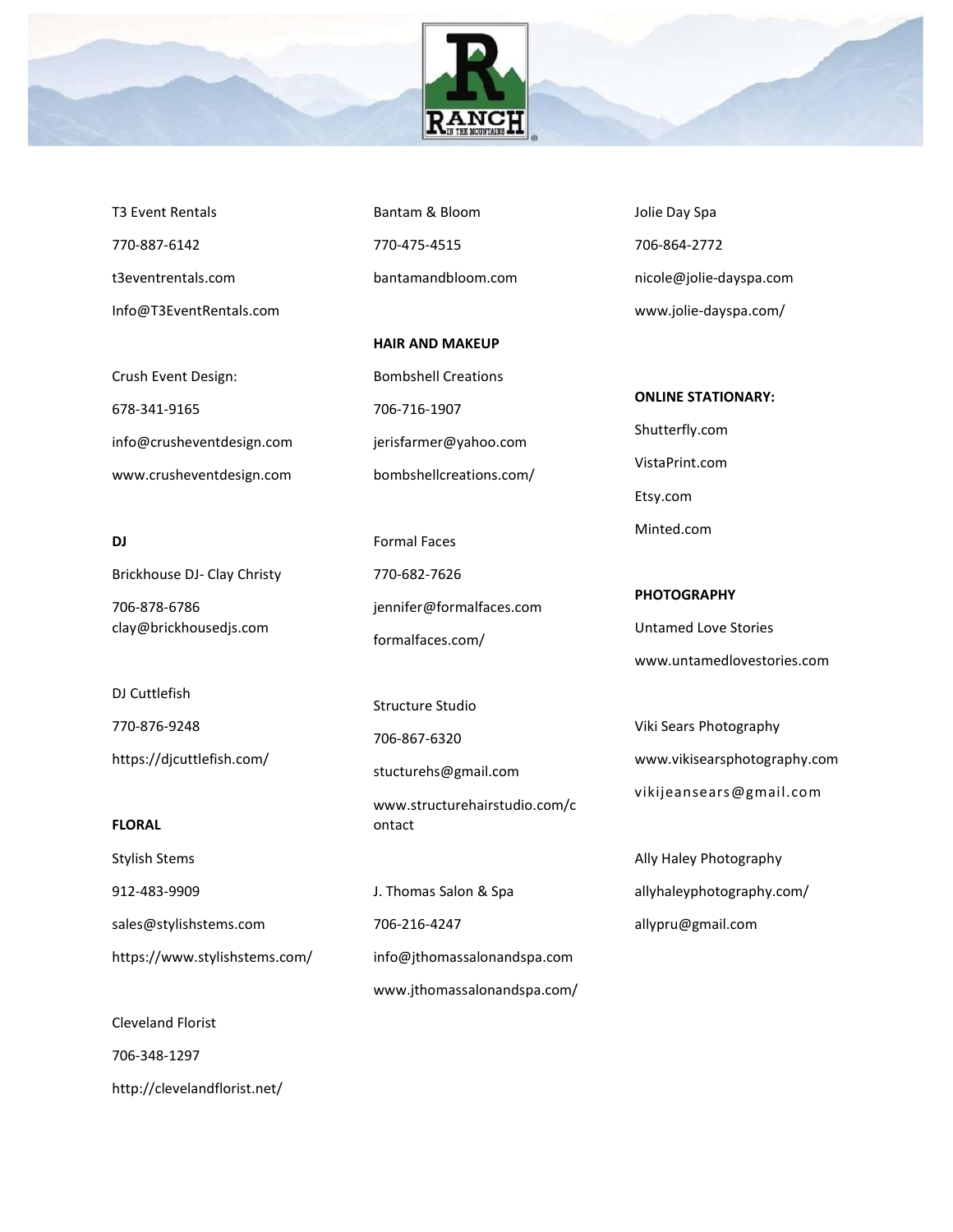



Pop's Taxi: 770-781-2737 Popstaxi1@gmail.com popstaxi.com/dahlonega\_lumpk in county.htm

DSH Transportation & Wine Tours: 770-561-0583 dshtransportation@gmail.com www.dshtransportation.com

Atlantic Transportation (770) 751-7078 https://atlanticlimo-ga.com

Gogo Charters 404-425-9570 sales@gogocharters.com gogocharters.com/atlantacharter-bus

## PARTY BUSES

WEDDING DRESS STORES

Top Shelf Party Bus 770-640-6008 topshelfpartybus.com/our-fleet FurBus 404-467-7773 www.furbus.com/

Classic Coach Atlanta Party Bus 678-294-0619 classiccoachatlanta.com/atlanta -party-buses

Atlanta Party Bus 404-476-7644 info@atlantapartybus.com atlpartybus.com/

PLANNING & COORDINATING Georgia Peach Weddings Georgia Holley www.georgiapeachweddings.com georgiapeachweddings@gmail.com events@rranch.com 470-349-0638

Anya Bridal 1500 Southland Circle, Suite F Atlanta, GA 30318 404-699-4655

Affordable Bridal

1433 Buford Hwy NE Suite A Buford, Georgia 30518

770-932-9772

David's Bridal

3503 Gwinnett Place Dr NW Duluth, GA 30096

770-418-1030

I Do I Do Bridal

2045 West Broad Street Athens, Georgia

706-546-8586

A Formal Affair

710 Holcomb Bridge Road Roswell Georgia 30076

678-205-8888

Aisle & Veil 710 Holcomb Bridge Road Suite 140 Roswell, Georgia 30076

470-736-2902

Bridal Sense

6600 Roswell Road NE Sandy Springs, GA 30328

404-256-4696